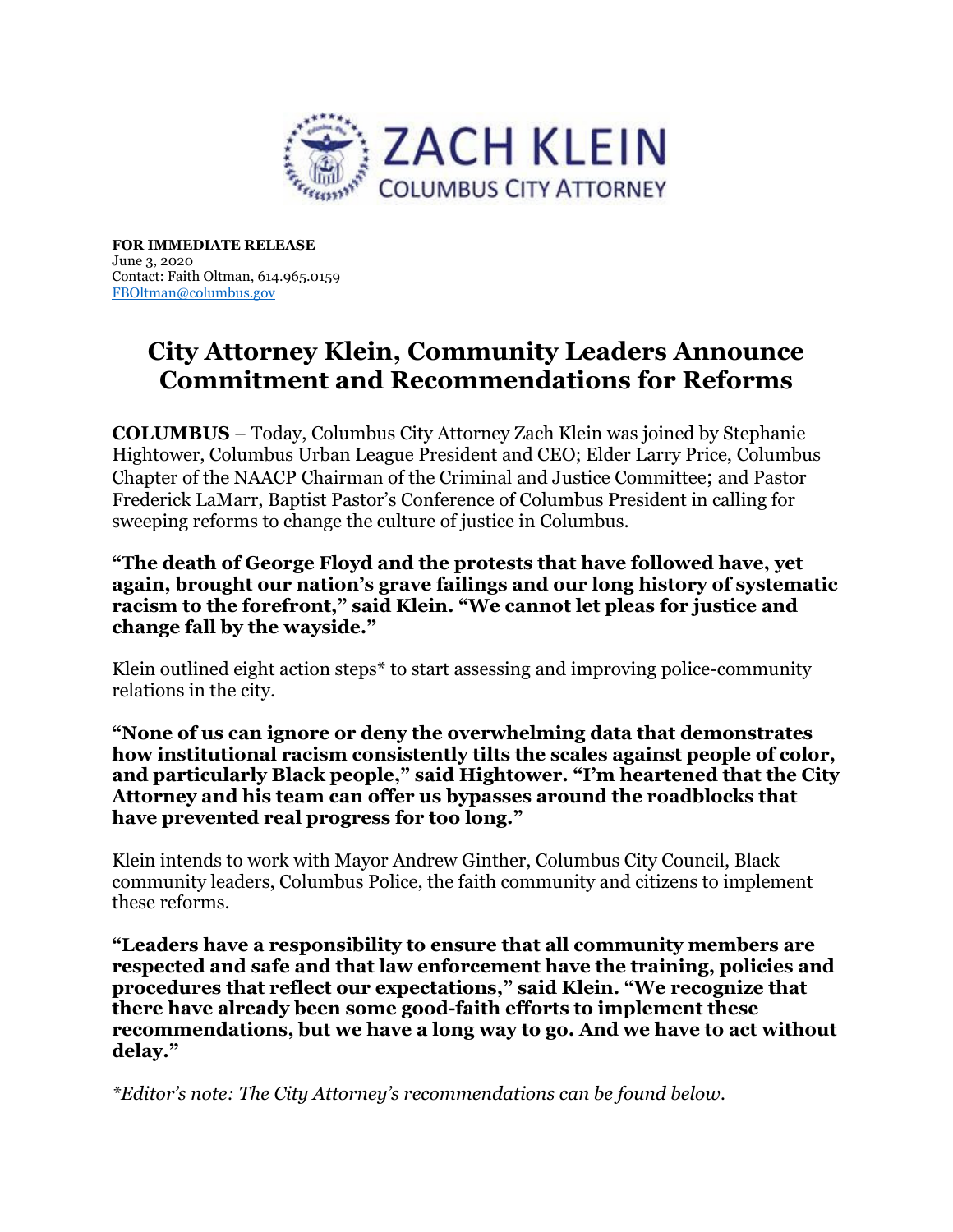## PROTEST RESPONSE AND CROWD CONTROL PROCEDURES:

- 1. Appoint special counsel to perform an independent, outside investigation and review of the City of Columbus' handling of the past week's events.
- 2. Conduct a review of Columbus Division of Police policies and procedures regarding the clearing of streets during peaceful demonstrations in order to avoid unnecessary confrontations between law enforcement and those exercising their First Amendment rights.
- 3. Change the Columbus Division of Police policies on using chemical agents to comport with best practices as identified by Matrix Consulting, thereby ending broad use of chemical agents against nonviolent protesters and requiring verbal warnings.
- 4. The Columbus City Attorney's Office has submitted evidence to the Internal Affairs Bureau (IAB) and will continue to do so as it is gathered. To date, we have submitted photos and videos of uses of chemical agents being used on protestors, the widely seen images of the man standing passively with his hands up as he is being maced in the face, and more. We encourage members of the public to do the same. We also request members of the public submit to police any and all evidence they may have that could potentially identify individuals or groups inciting violence and destruction so that we can hold those individuals accountable. Evidence can be submitted to the Department of Public Safety's Equal Opportunity Compliance Office at reportCPD@columbus.gov or directly to IAB at IABDeskSgt@columbuspolice.org.

## SYSTEMIC CHANGES TO IMPROVE POLICE-COMMUNITY RELATIONS:

- 5. Create a Citizen Review Board, as recommended by the Community Safety Commission. The current FOP contract places limitations on how this can be fully implemented in the short-term. Accordingly, the Columbus City Attorney's Office is reviewing the current FOP contract to identify immediate opportunities where civilian review can be implemented.
- 6. Move charging decisions for alleged misdemeanor criminal offenses to the Columbus City Attorney's Office for review before they are filed, similar to the charging process for the Franklin County Prosecutor with felony offenses. Officers will still have the immediate ability to arrest in a violent situation, but then the City Attorney's Office, through its charging process, will assure only appropriate charges are then filed. Citizens being charged for most non-violent offenses will receive a summons for court instead of being incarcerated prior to trial.
- 7. Conduct a review of the Columbus City Code relating to traffic and pedestrian offenses and examine how enforcement of those offenses can have an adverse impact on building trust between the police and the Black community.